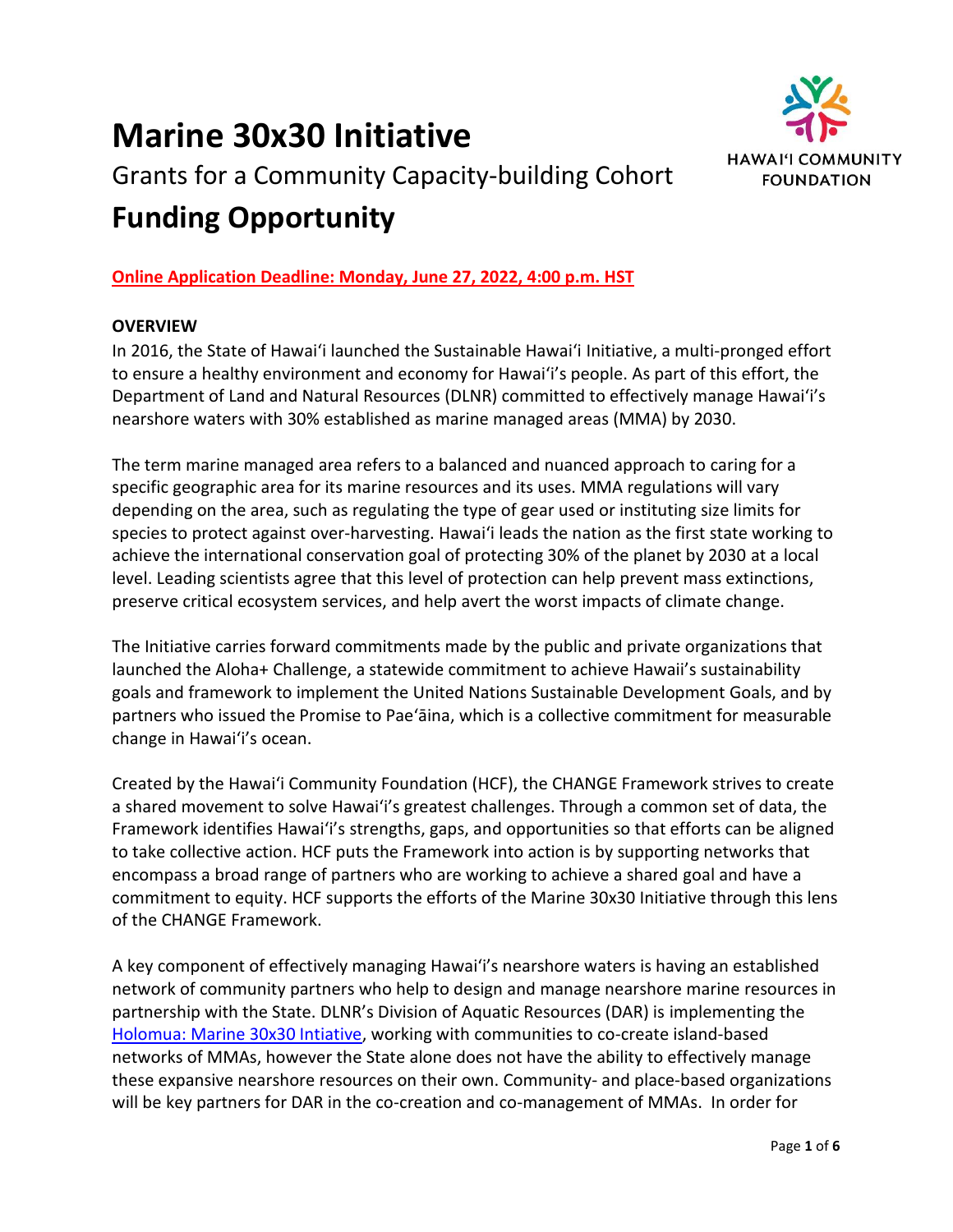communities to be able to successfully engage in co-management with the State, communities will need to grow and strengthen their skills, knowledge and overall capacity for marine management. The purpose of this funding opportunity is to provide grant support and a technical assistance training program to a cohort of community partners on Maui and Lanai who are interested in working with DAR in the Marine 30x30 Initiative. Grantees participating in this program will have use of and access to consultants, cultural practitioners and other experts to support effective marine management.

## **GRANT FOCUS**

The primary focus of this opportunity is to provide capacity support and training for communities on Maui and Lanai on a range of topics that will help to further their abilities to effectively manage marine resources in partnership with State and County agencies and other nonprofits or communities. The types of training support to be provided may include but are not limited to:

- Civic engagement and the legislative or rulemaking process;
- Community leadership building;
- Development of facilitation skills;
- Strengthening community voice and collaboration;
- Management of marine resource users;
- Negotiations skills;
- Understanding of Geographic Information Systems (GIS) or other mapping software programs;
- Financial and grant management.

#### **ELIGIBILITY & REQUIREMENTS**

#### *Eligibility:*

- 1. Applicants must be located on Maui or Lanai and must fall into one of three (3) following categories:
	- a nonprofit organization with a 501(c)(3) tax-exempt status;
	- a community group with a geographically delineated area of responsibility, i.e., residents of a community, lineal descendants of a moku or ahupua**ʻ**a, concerned citizens of an area, etc.;
	- or a community group with a marine use or activity focus, i.e., fishers group, limu hui, dive association, etc.

Group that are not a 501(c)(3) must have valid fiscal sponsors with 501(c)(3) status to submit the application and manage the grant funds on their behalf. Fiscal sponsors are not required to be located on Maui or Lanai but must be based in the state of Hawaii.

- 2. Organizations with any past due HCF final reports are not eligible to apply. To ensure eligibility, submit any outstanding final reports to HCF, or request a no cost extension, no later than Friday June 24, 2022.
- 3. Matching funds are not a requirement for the grant though the strongest applicants will have 100% match. Matching resources may consist of cash or other grants, in-kind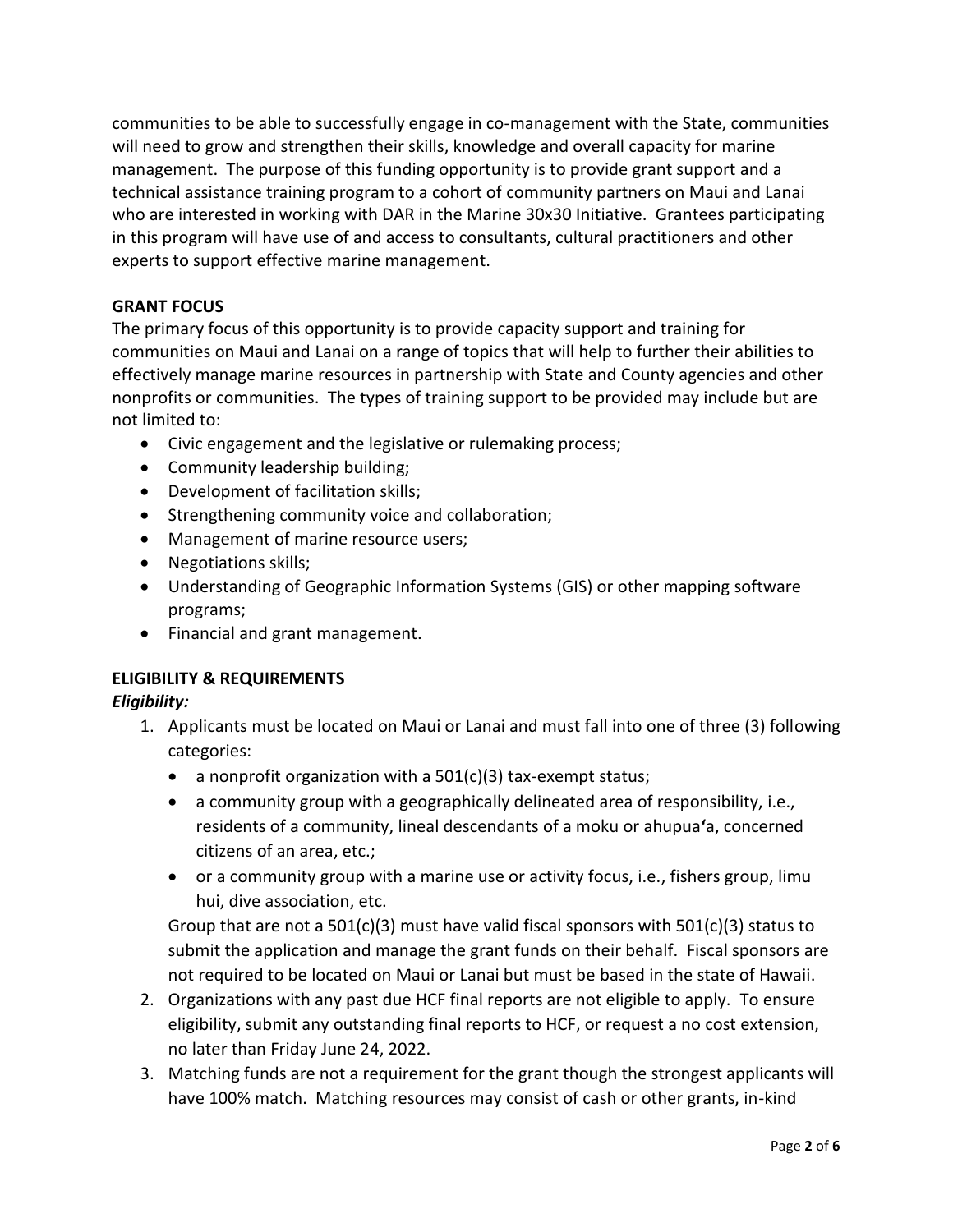services and/or volunteer time. Sources of match need to be identified in the proposal and in progress or final reports.

*Grant Award and Requirements:* Funding requests can be up to \$50,000 per year for two years (maximum of \$100,000). Approximately ten (10) awards will be given. Single year awards will not be considered at this time.

Applicants agree to the following requirements of this program:

- Commit to working collaboratively with State DLNR on activities that contribute to the co-creation and/or co-management of a network of MMAs on Maui and/or Lanai;
- Commit to their community group or organization participating in a two-year program of learning sessions and activities as part of a cohort of communities collectively working toward a network of MMAs on Maui and/or Lanai;
- Will identify two participants from their organization or community group who are in authority positions to permanently represent them in cohort sessions for the two-year period.

*Reporting:* Grantees will be required to submit an annual progress and financial report to HCF and a final comprehensive narrative and financial report at the end of the award period.

## **APPLICATION PROCESS**

## **Online Application**

This application is available for online submission. Beginning January 2022, the Hawaii Community Foundation transitioned to a new Grants Portal. New users may register for an account her[e https://hawaiicf.smartsimple.com/s\\_Login.jsp.](https://hawaiicf.smartsimple.com/s_Login.jsp) Registered users may log in to their account to submit an application. Please give yourself adequate time before the submission deadline to access the system and familiarize yourself with the application process and requirements.

#### **Instructions**

- Only complete and timely applications will be accepted.
- The online application has fillable boxes with character limits. The character counts in MS Word may not match the character counts in the application. If you cut and paste your work into the application, please be sure your text fits the space provided.

#### **ORGANIZATION PROFILE**

As part of the online application your organization profile must be certified prior to submission of grant applications and must be certified annually. Information needed to complete your organization's profile includes, but is not limited to, the following:

• IRS 501(c)(3) determination letter (not required if previously applied to the Foundation or if applying through a fiscal sponsor)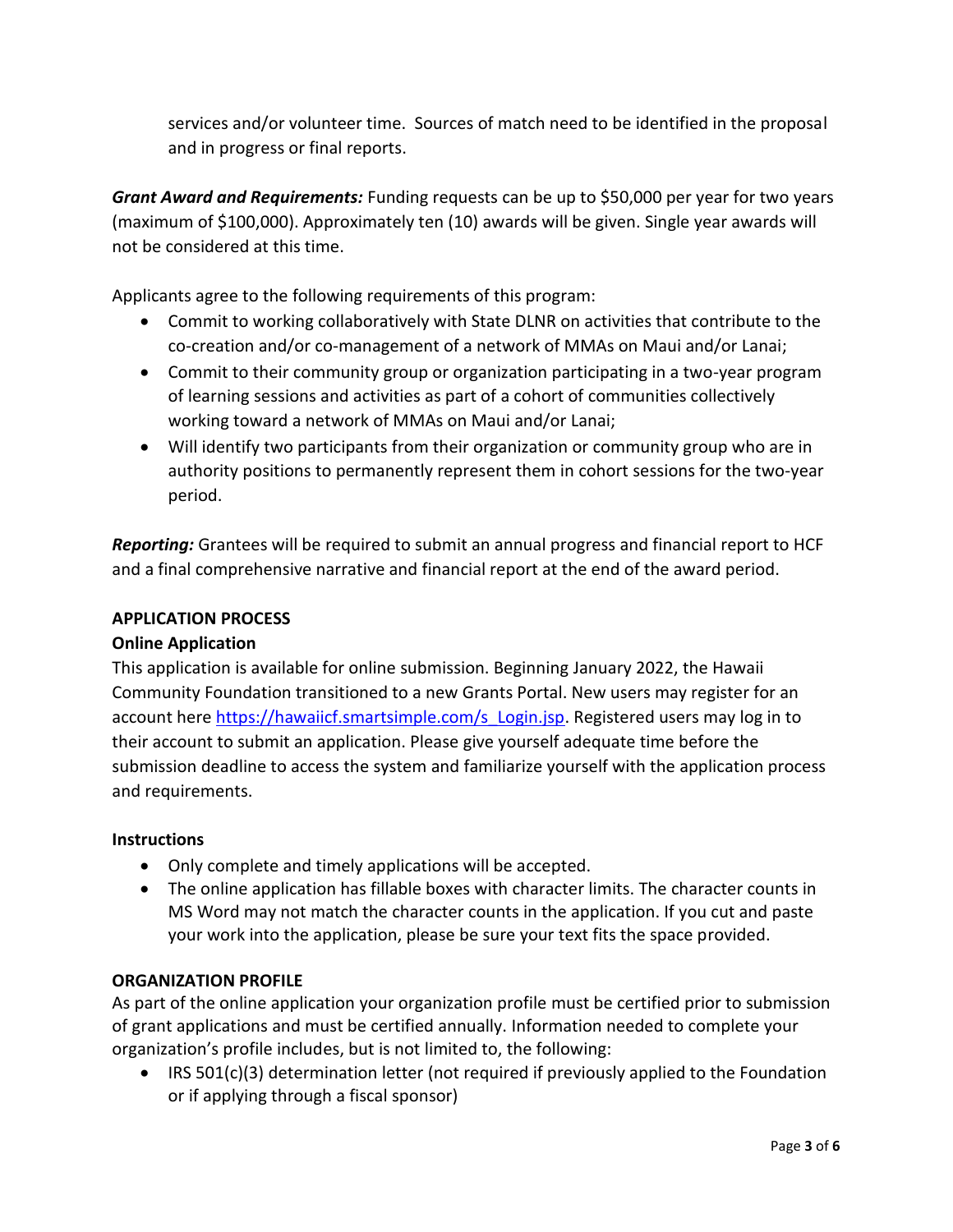- Number of full-time, part-time, or regular volunteer staff
- Organization Mission
- Service Location(s)
- Types of services provided including age, gender, and target populations served
- Financials including, income statement (or profit/loss statement) and balance sheet for the most recently completed fiscal year, and annual operating budget for the current year
- Board of Directors List

### **APPLICATION**

The application consists of 4 tabs. Information needed to complete your application includes, but is not limited to the following:

- **Program Overview**:
	- $\circ$  Provide general information and characteristics about the program including program title, duration, area of interest, program location(s), ages and genders served, and the CHANGE sector(s) your program most closely aligns with.
	- $\circ$  For more information about the CHANGE framework, please visit our website [https://www.hawaiicommunityfoundation.org/change.](https://www.hawaiicommunityfoundation.org/change)
	- $\circ$  If you have a fiscal sponsor, you will be asked to identify your fiscal sponsor. Please note, your fiscal sponsor must first be registered in the Grants Portal prior to submitting your application.
- **Program Information**:
	- o **Organization Description:** Describe your community group or organization. For example, are there geographic boundaries to its focus or work? Is it made up of particular resource users? Include details such as the structure of the group, its leadership, key partnerships with other organizations or groups, or any other information that is important for us to know about you related to this opportunity. *(Maximum 2,500 characters = ¾ page)*
	- o **Executive Summary:** Describe the organizational or community goals, plans and vision for marine management, including any metrics you are tracking. If a management plan exists, please attach that to the application. *(Maximum 2,500 characters = ¾ page)*
	- o **Problem or Opportunity:** What competencies, systems, or processes does the organization or community want to strengthen or improve related to effective marine management, and why? *(Maximum 3,000 characters = ¾ page)*
	- o **Program Activities:** Describe the current marine management activities of your organization or community, for example restoration activities, educational activities, etc. *(Maximum 3,500 characters = 1 page)*
	- o **Expected Results:** Describe your current level of engagement with DAR related to marine management, or if no prior experience, what is the goal you hope to achieve through collaboration with them? *(Maximum 3,500 characters = 1 page)*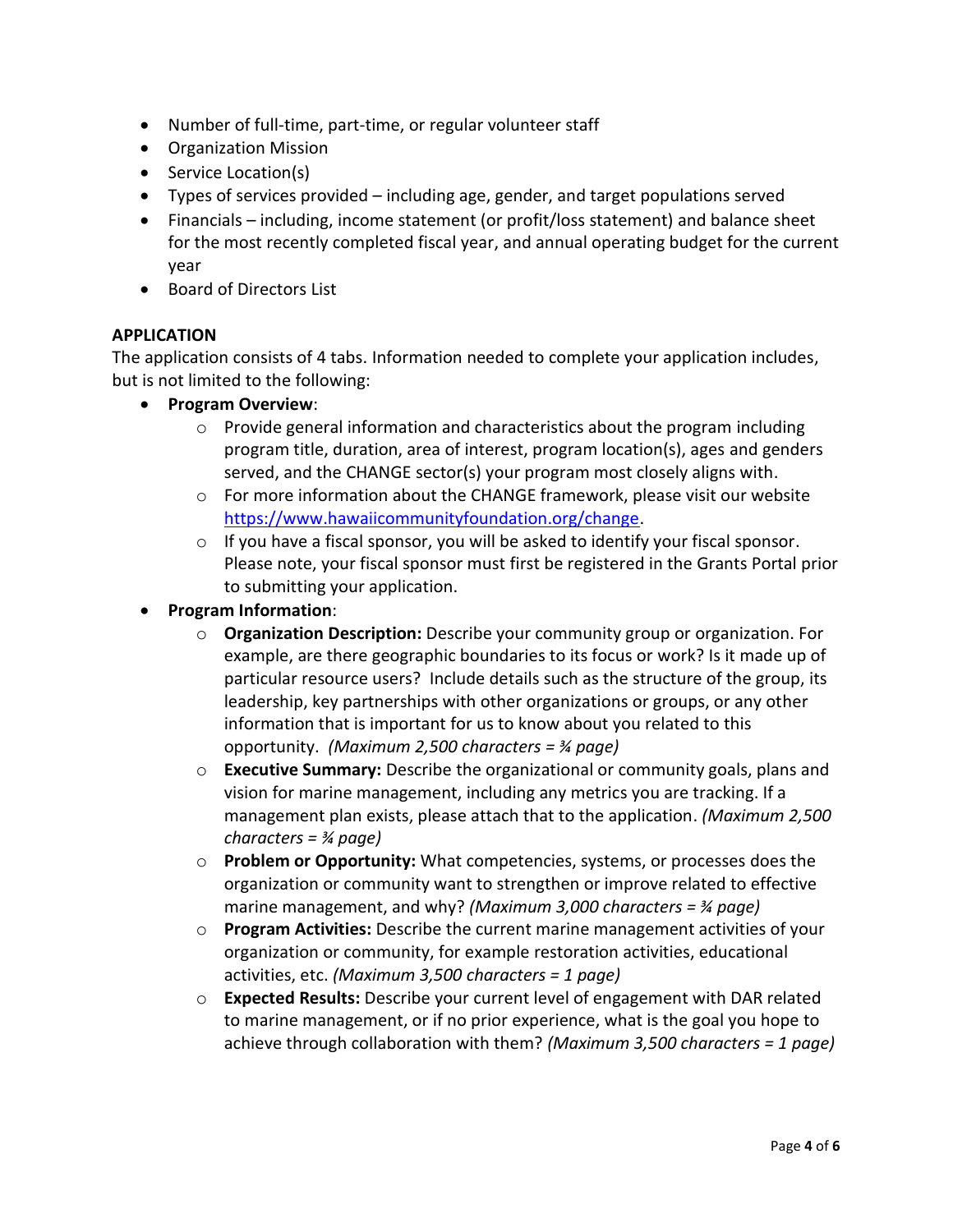- **Additional Questions**
	- $\circ$  List the staff, consultants and other team members who will be supporting this project and their qualifications or background. Include the names and positions of the two members who will be participating in cohort activities. (max 2,000 characters = 1/2 page)
	- o Provide a budget narrative that describes in detail how funds will be used, i.e. support for staff salaries, supplies for various activities, etc.? (max 2,000 characters =  $1/2$  page)

*The following questions are being asked for informational purposes only and will not be factored into the grant consideration process.*

- o Are you a Native Hawaiian organization?
- $\circ$  Does your organization have Native Hawaiians serving at a leadership capacity? If yes, how many?
- **Budget**: Provide your total program budget, amount requested through this application, and upload a copy of your program's budget, showing income and expenses, indicating sources of income that are pending and secured.
- **Support Documents & Certification**: Upload any additional required documents as listed in the application guidelines.

#### **ADDITIONAL REQUIRED DOCUMENTS**

• (Optional) If you have a relevant community/marine/resource management plan, please include it as an attachment.

#### **FISCAL SPONSORS**

- Resolution by fiscal sponsor's board of directors authorizing fiscal sponsorship
- Fiscal sponsor's agreement form *Both forms can be found at[: http://www.hawaiicommunityfoundation.org/grants/fiscal](http://www.hawaiicommunityfoundation.org/grants/fiscal-sponsor-materials)[sponsor-materials](http://www.hawaiicommunityfoundation.org/grants/fiscal-sponsor-materials)*
- Fiscal sponsor's IRS 501(c)(3) determination letter

#### **RESOURCES**

Please visit the Marine 30x30 Initiative [website](https://www.hawaiicommunityfoundation.org/strengthening/marine-30x30) for more information about the Initiative.

Please refer to the *Applicant Resources* link on your Grants Portal to access the FAQs for this funding opportunity.

#### **DEADLINE**

Monday, June 27, 2022, 4:00 p.m. HST

#### **CONTACT INFORMATION**